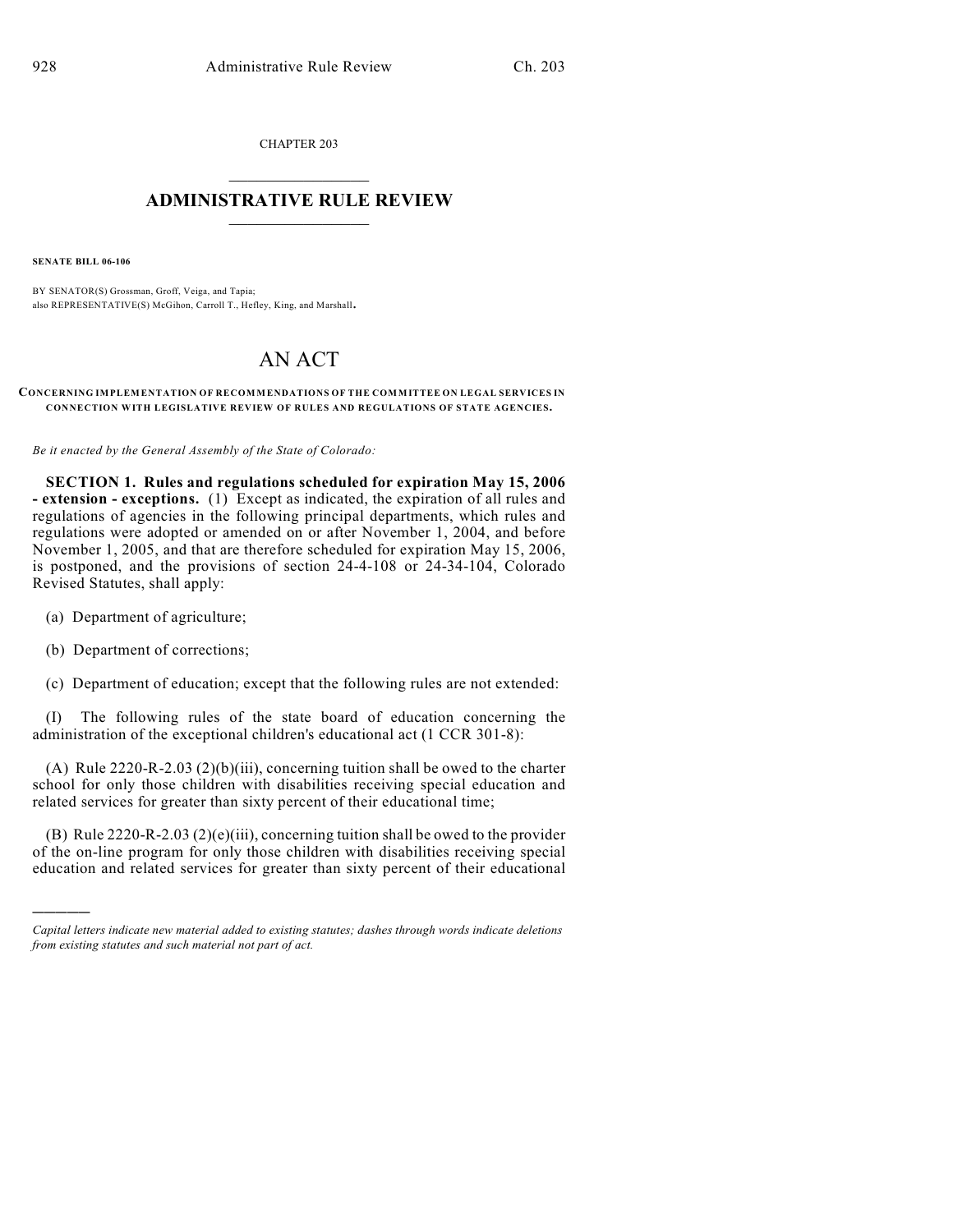time;

(II) The following rule of the state board of education concerning administration of the school improvement plan is not extended (1 CCR 301-52): Rule 2207-R-2.02 (2) (b), concerning School Improvement Plans, Timelines and CDE review;

(d) Department of health care policy and financing; except that the following rules of the medical services board concerning medical assistance are not extended (10 CCR 2505-10):

(I) The sixth paragraph of Rule 8.101.1 L., concerning the presumptive eligibility period shall be no longer than 60 days;

(II) Rule 8.493.5. D., concerning the Home Modification Provider shall assure that the project complies with local and/or state building codes;

(III) Rule 8.518.5.A. 10., concerning a client receiving Personal Support Services shall not receive Home Care Allowance;

(e) Department of higher education;

(f) Department of human services; except that the following rule of the state board of human services concerning income maintenance is not extended (9 CCR 2503-1): The definition of "program prohibitions" in Rule 3.605;

(g) Department of labor and employment; except that the following rule of the director of the division of workers' compensation concerning workers' compensation rules of procedure with treatment guidelines is not extended (7 CCR 1101-3): Rule 11-4 (B), concerning payment for an IME shall be made at least 10 calendar days prior to the scheduled examination;

- (h) Department of law;
- (i) Department of local affairs;
- (j) Department of natural resources;
- (k) Department of personnel; except that the following rules are not extended:

(I) The following rules of the executive director of the department of personnel concerning personnel board rules and personnel director's administrative procedures (4 CCR 801):

(A) Administrative procedure 2-11. A., concerning the Director, upon the request of a department head or to ensure the statewide total number of senior executive service positions does not exceed 125, shall review any position;

(B) Administrative procedure 4-24., concerning upon receipt of a request to fill a vacancy, referral of the three highest-ranking candidates will be made from the appropriate eligible lists;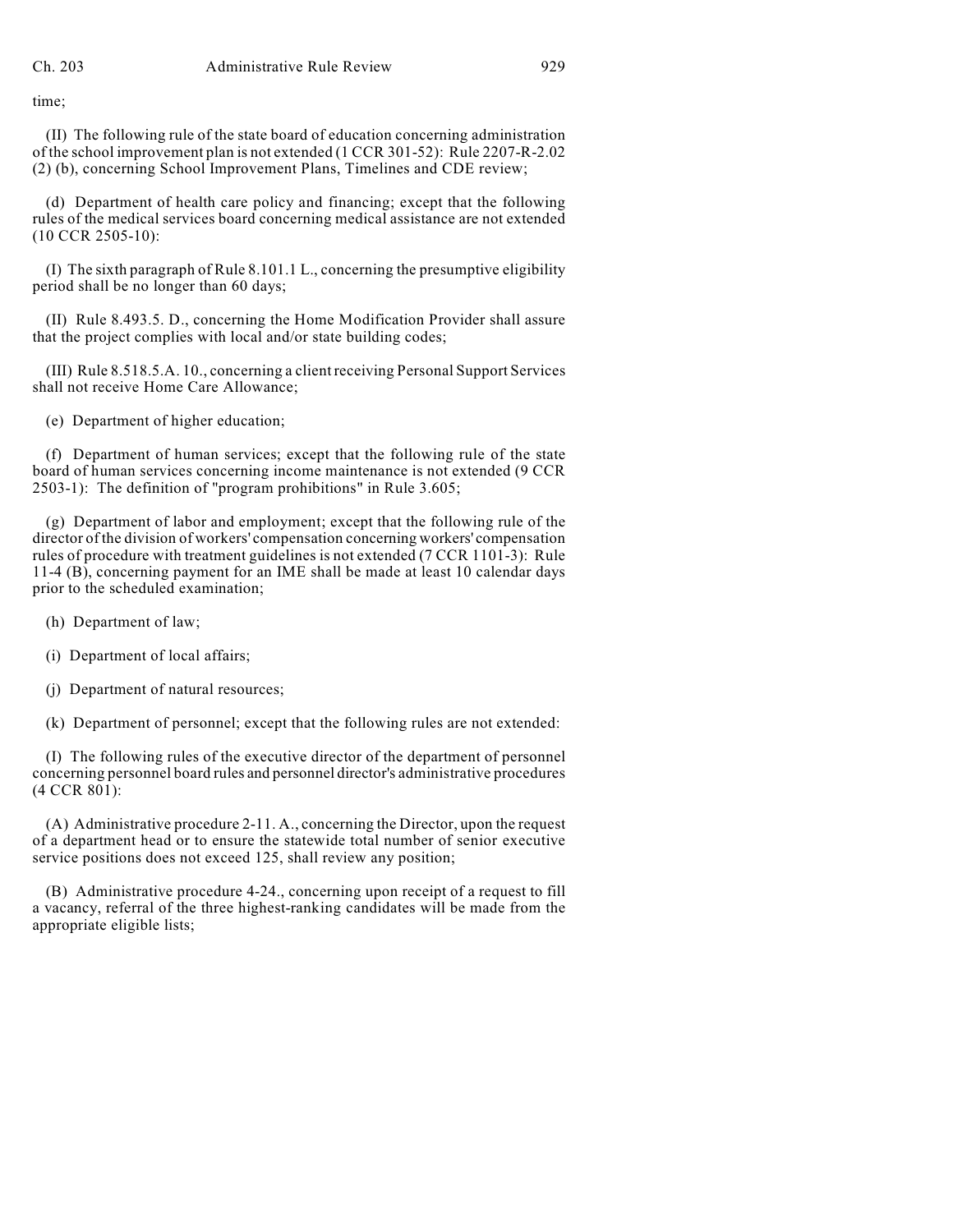(C) Administrative procedure 4-31. B., concerning when the services are non-permanent, such as short-term or urgent, no permanent position or eligible list need be established;

(D) Administrative procedure 10-3. F., concerning positions in the state personnel system may be abolished and employees transferred or reassigned as a result of a personal services contract;

(E) Administrative procedure 10-5., concerning notification and review process;

(II) The following rule of the state personnel board concerning personnel board rules and personnel director's administrative procedures (4 CCR 801): Rule 8-25B., concerning the complaint and response will be referred to the Director for investigation;

(l) Department of public health and environment; except that the following rules of the state board of health concerning the cancer, cardiovascular disease and chronic pulmonary disease prevention, early detection and treatment grant program are not extended (6 CCR 1015-9):

(I) Rule 1.2 (2) (B), concerning providing appropriate diagnosis and treatment services;

(II) Rule 1.5 (3), concerning criteria for exemption;

(m) Department of public safety;

(n) Department of regulatory agencies; except that the following rules are not extended:

(I) The following rule of the state banking board concerning foreign capital depositories (3 CCR 701-9): Rule FCD 8 C., concerning notwithstanding any other provision of this Rule or Act, final determination shall be in the sole discretion of the Banking Board;

(II) The following rule of the state electrical board concerning electricians (3 CCR 710-1): Rule 3.9, concerning any applicant who fails the license examination two times in succession, shall not be eligible to take the examination for six months;

(III) The following rule of the state board of pharmacy concerning pharmacy rules and regulations (3 CCR 719-1): Rule 6.00.80 a., concerning any pharmacist providing drug therapy management shall maintain professional liability insurance;

(IV) The following rule of the examining board of plumbers concerning plumbing (3 CCR 720-1): Rule 3.9, concerning any applicant who fails the written examination two times shall not be eligible to take the examination for six months;

(V) The following rules of the real estate commission, concerning real estate brokers and salespersons (4 CCR 725-1):

(A) Rule B-2 (a) (1), concerning Annual Commission Update;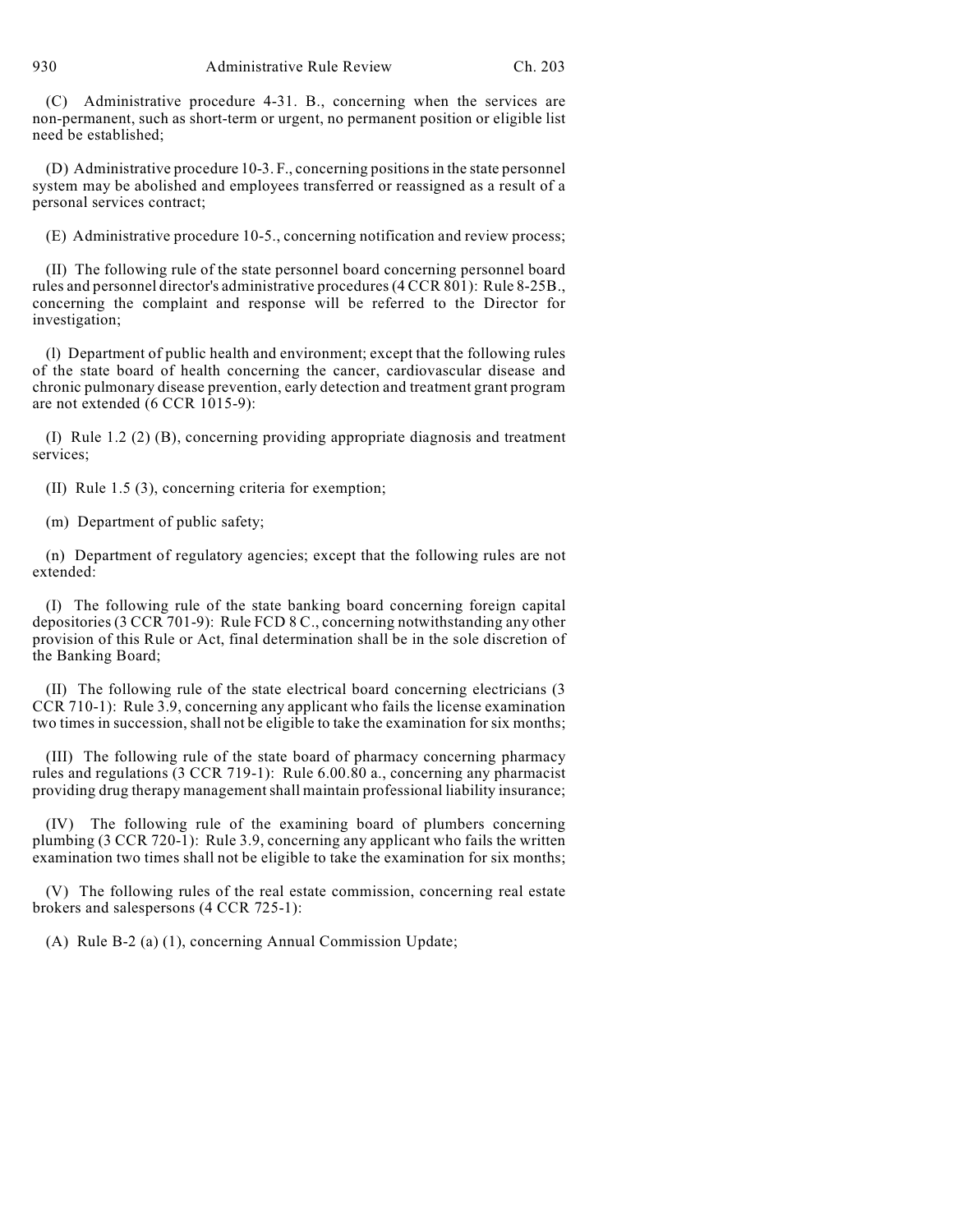(B) Rule B-2 (a) (2), concerning license expiring on December 31, 2005;

(C) Rule B-2 (a) (3), concerning license expiring on December 31, 2006;

(D) Rule B-2 (a) (4), concerning license expiring on December 31, 2007;

(E) Rule B-2 (a) (6), concerning anniversary date renewal period;

(F) Rule B-3 (b), concerning any provider specified in commission rule B-6 (a) may request and offer the "Annual Commission Update" course;

(VI) The following rule of the board of real estate appraisers, concerning real estate appraisers (4 CCR 725-2): Rule 11.1, concerning pursuant to Section  $12-61-710$  (1)(g), C.R.S., the Board adopts, and incorporates by reference as the generally accepted standards of professional appraisal practice;

(VII) The following rule of the state board of veterinary medicine concerning veterinary medicine rules and regulations (4 CCR 727-1): Rule 7.00, concerning AVMA Code of Ethics;

(o) Department of revenue; except that the following rules of the Colorado lottery commission concerning lottery rules and regulations are not extended (1 CCR 206-1):

(I) Rule 12.1 c., concerning the definition of "Drawing Guidelines";

(II) Rule 12.2, concerning Commission to Adopt Specific Rules and Regulations for Lottery Promotions;

(III) Rule 12.3, concerning Promotion Entry;

(IV) Rule 12.4 a., concerning payment and/or delivery of a Promotion prize shall be as set forth in Specific Promotion Rules;

(V) Rule 12.4 b., concerning if required by Specific Promotion Rules, incorporated by reference as though fully set forth herein, the holder of a winning entry or his/her representative, shall fill out a claim form which is available free of charge from any Lottery office or claims center;

(VI) Rule 12.4 f., concerning the winner, at the time of presentation of the completed claim form, will receive either the prize or a copy of the claim form;

(VII) Rule 12.6 a., concerning each winning "Entry" must have placed thereon the information required by Specific Promotion Rules and/or associated Drawing Guidelines;

(VIII) Rule 12.7, concerning Entrant's Obligations;

(IX) Rule 12.9 a., concerning the number, kind, and sizes of Level One or Level Two promotion prizes;